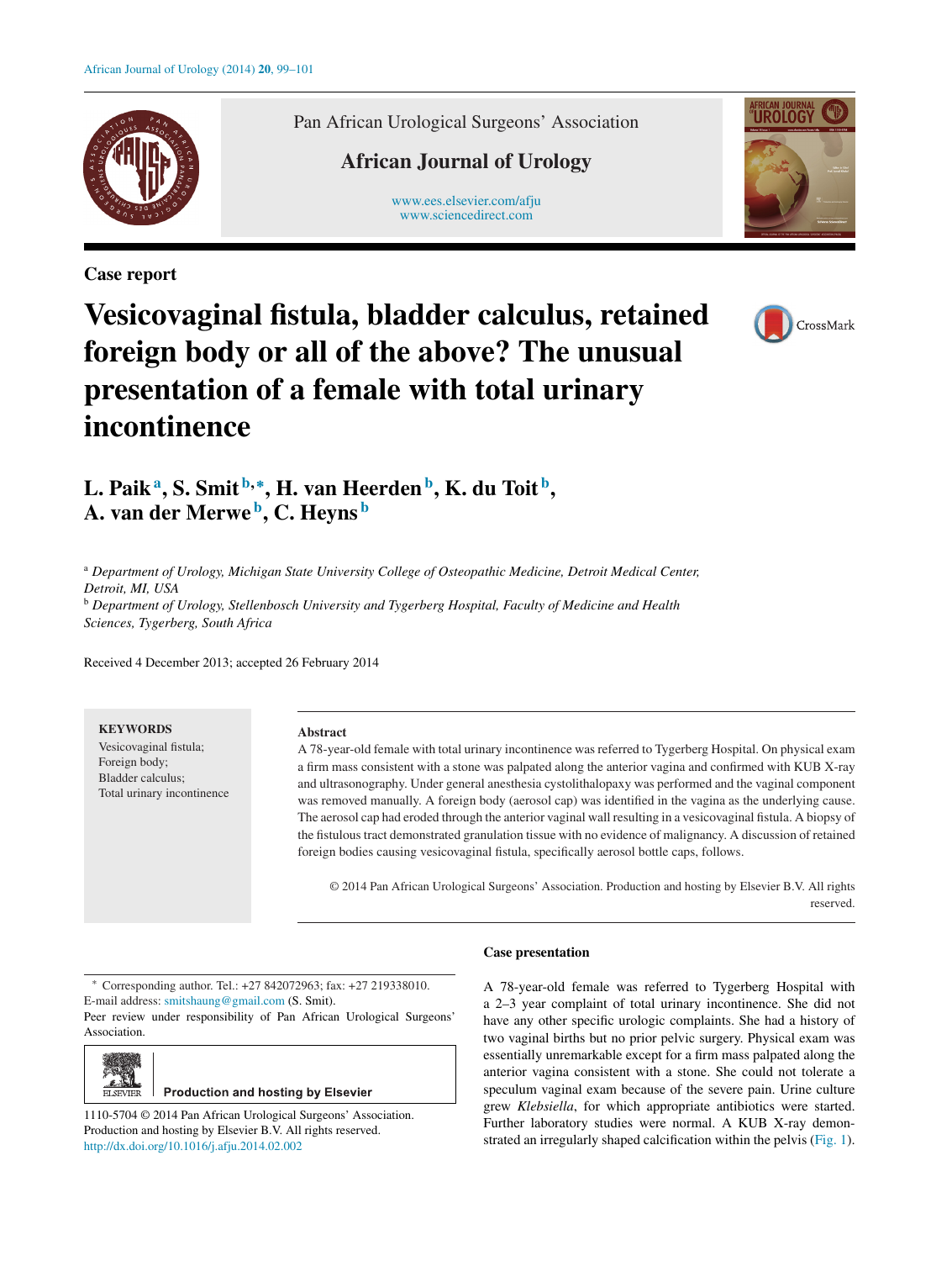<span id="page-1-0"></span>

Fig. 1 KUB X-ray showing stone in the pelvis.

Ultrasonography showed the calcification to involve the urinary bladder. Our initial differential diagnosis included a urethral diverticulum that had formed a stone and eroded into the vagina, as well as an underlying urethral or gynecologic malignancy. The patient was then scheduled for a diagnostic cystoscopy with possible vesicolithotomy given the relatively large size of the stone.

Examination was performed under anesthesia and the vaginal mass was confirmed to be an irregularly shaped stone with jagged edges. Cystoscopy showed a smooth bladder stone that appeared to be continuous with the vaginal stone (Fig. 2). We were able to successfully perform cystolithalopaxy by crushing the bladder component of the stone using an Olympus® Stone Punch (Olympus® Corporation, Tokyo, Japan), and the vaginal component removed manually. A foreign body (aerosol cap) was identified in the vagina as the



Fig. 2 Endoscopic view of bladder stone managed with Olympus<sup>®</sup> Stone Punch.



**Fig. 3** Surgical specimen: aerosol cap and large piece of stone.

underlying cause (Fig. 3). The aerosol cap had eroded through the anterior vaginal wall resulting in a 2–3 cm vesicovaginal fistula. The rectum was not involved. A biopsy of the fistulous tract demonstrated granulation tissue with no evidence of malignancy. Upon further interview, the patient did not acknowledge nor gave any clear history to explain the presence of the retained foreign body.

## **Discussion**

Retained foreign bodies causing vesicovaginal fistula has been reported in the literature, specifically aerosol bottle caps [\[1–3\].](#page-2-0) Contraception and masturbation have been described as reasons for placing an aerosol cap within the vagina  $[1]$ , but sexual abuse must also be considered as a possibility in these cases. It is also conceivable that elderly patients may use such an object as a makeshift pessary for pelvic organ prolapse.

Evans et al. reported on a vesicovaginal fistula that formed several weeks after the uneventful removal of a bottle cap from a 16-year-old woman. Although there was no fistula identified on initial evaluation she presented weeks later with intermittent leakage, urinary urgency and occasional urge incontinence [\[2\].](#page-2-0) It is, therefore, important to carefully assess for fistulae during the initial presentation as well as have close follow up with the patient. Reports of rectovaginal fistulae have also been published related to neglected pessary devices [\[4\].](#page-2-0)

Clinical suspicion must remain high for unusual causes of vesicovaginal fistula related to retained foreign bodies despite patient denial [\[5\]. H](#page-2-0)owever, due to the relative scarcity of this pathology, there are no standard guidelines for which to treat these patients. Removal of vaginal foreign bodies has been managed with abdominal hysterectomy and bilateral salpingo-oophorectomy [\[3\]](#page-2-0) and laparotomy [\[6\].](#page-2-0) We believe our approach to be unique in that the entire stone burden and the aerosol cap were removed endoscopically. Our patient had a transurethral catheter placed as well as vaginal packing postoperatively. As with more common causes of vesicovaginal fistulae, a delayed formal repair is planned [\[7\].](#page-2-0)

# **Conflict of interest**

The authors declare they have no conflict of interest.